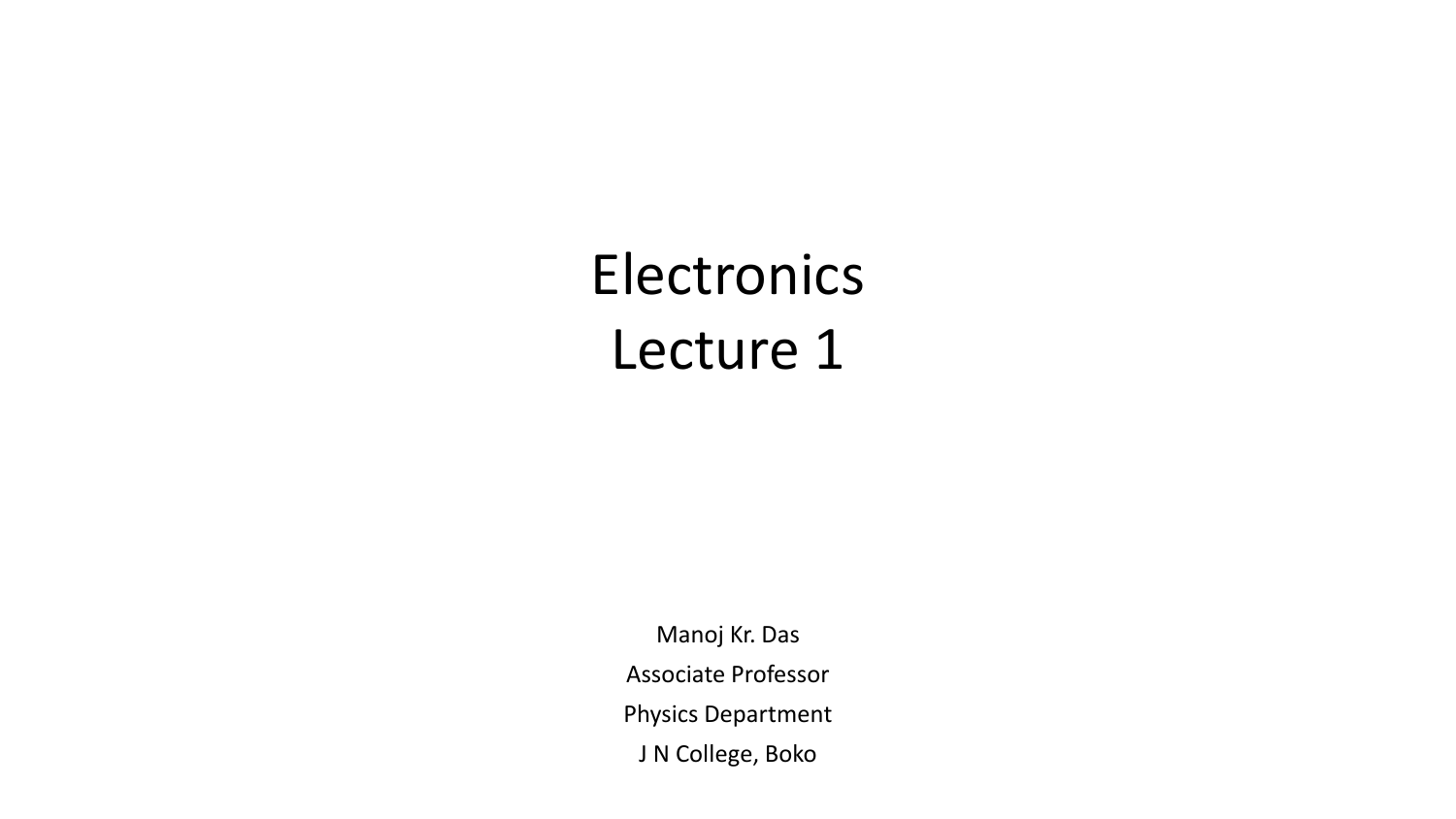## **History of Electronics:**

In the present century we are dealing with electronic circuits and devices in some of the other form like computer, television, mobile etc. At present without electronics it is really impossible to work.

History of electronics began with the invention of *vacuum diode* by J A Fleming in 1897 and after that a *vacuum triode was developed by Lee De Forest to amplify an* electrical signal. This lead to the  $t\acute{e}trode$  and  $pentode$  tubes that dominated the era of world war II.

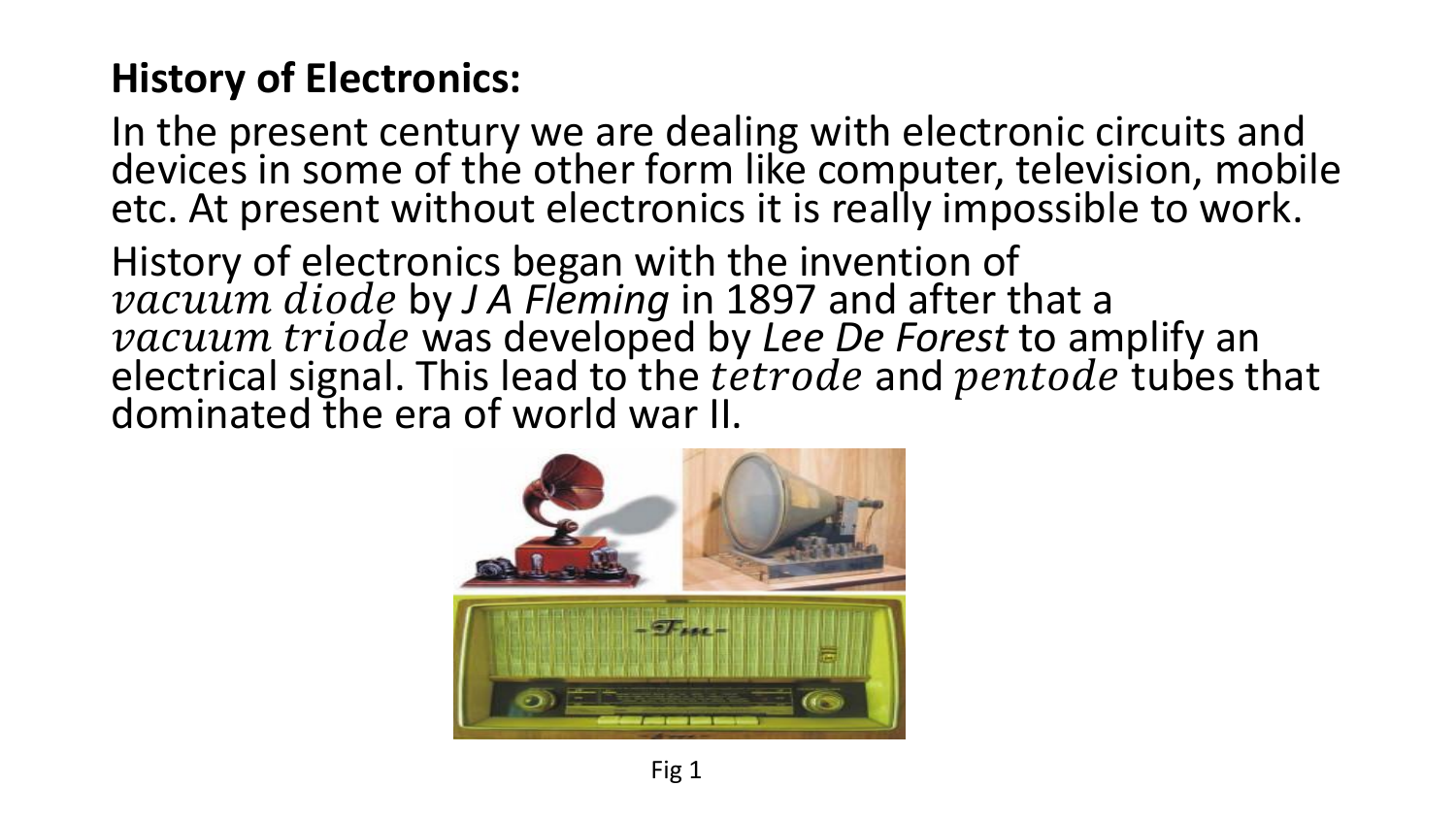After that transistor era began with junction  $Transistor$  in 1948 Even though this particular invention got Nobel prize by *Wlliam Bradford, Skockley, John Bardeen and Walter* in 1956 . The use of Germanium and Silicon semiconductor materials made these transistors gains popularity and wide-accepted usages in different electronic circuit. The subsequent years witnessed of invention of Integrated Circuit  $(IC)$  that drastically changed the nature of electronic circuit, which cause low cost, small size and weight. After that introduction of  $IFET$ ,  $MOSFET$  improves the process of designed making more powerful and reliable transistor.

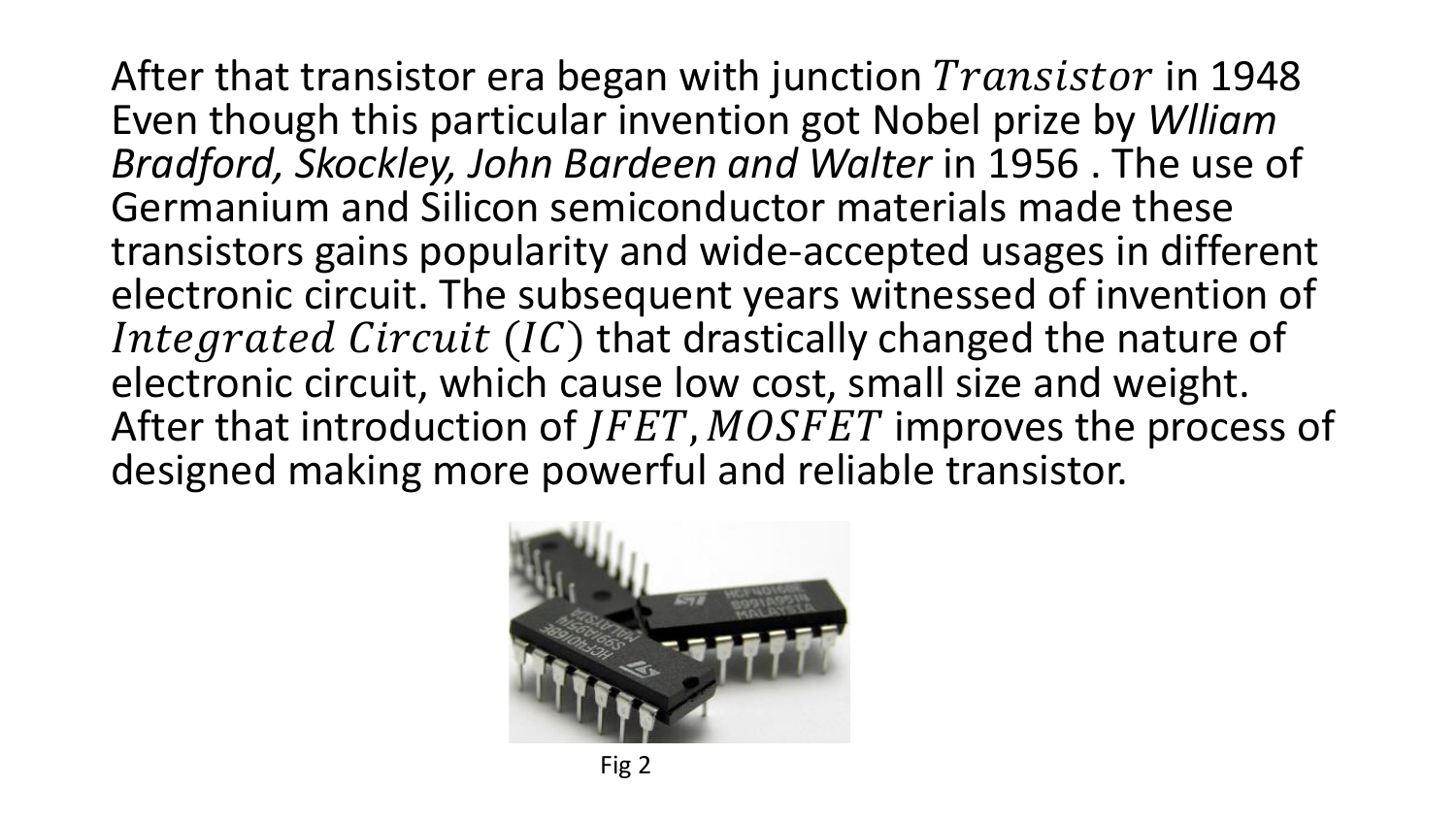From the year 1958 to 1975 marked the introduction of IC with enlarged capabilities with several thousand components in a single chip such as small scale integration, medium scale integration and very large scale integration IC. Digital integrated circuit yet anther robust the development of IC that overall structure of computer. These IC are developed with Transistor-Transistor Logic(TTL), Integrated Injection Logic(I2L), Emitter Coupled Logic(ECL) etc. All these radical changes in all these components lead to the introduction of Microprocessor in 1969. Soon after Analog Integrated Circuits were developed that introduced the Operational Amplifier(OAPM) for analog signal processing.

This is all about the fundamental understanding of electronics history.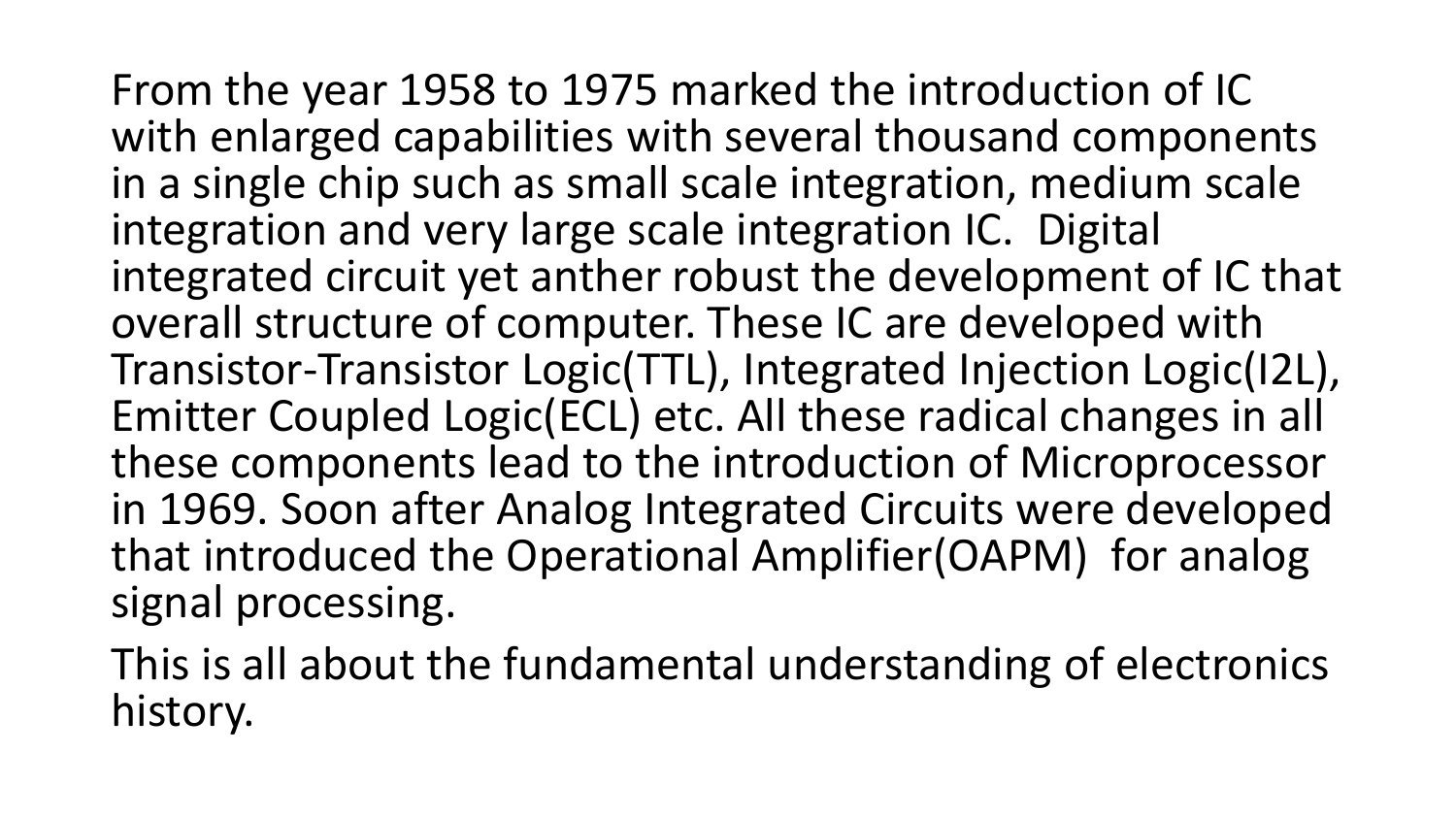## **Semiconductor:**

Semiconductor are the materials whose conductivity property lie between conductor and insulator.

Germanium, Silicon, Gallium, Arsenide etc. are best example of semiconductor.

The atomic Number of Silicon is 14 and of Germanium is 32,

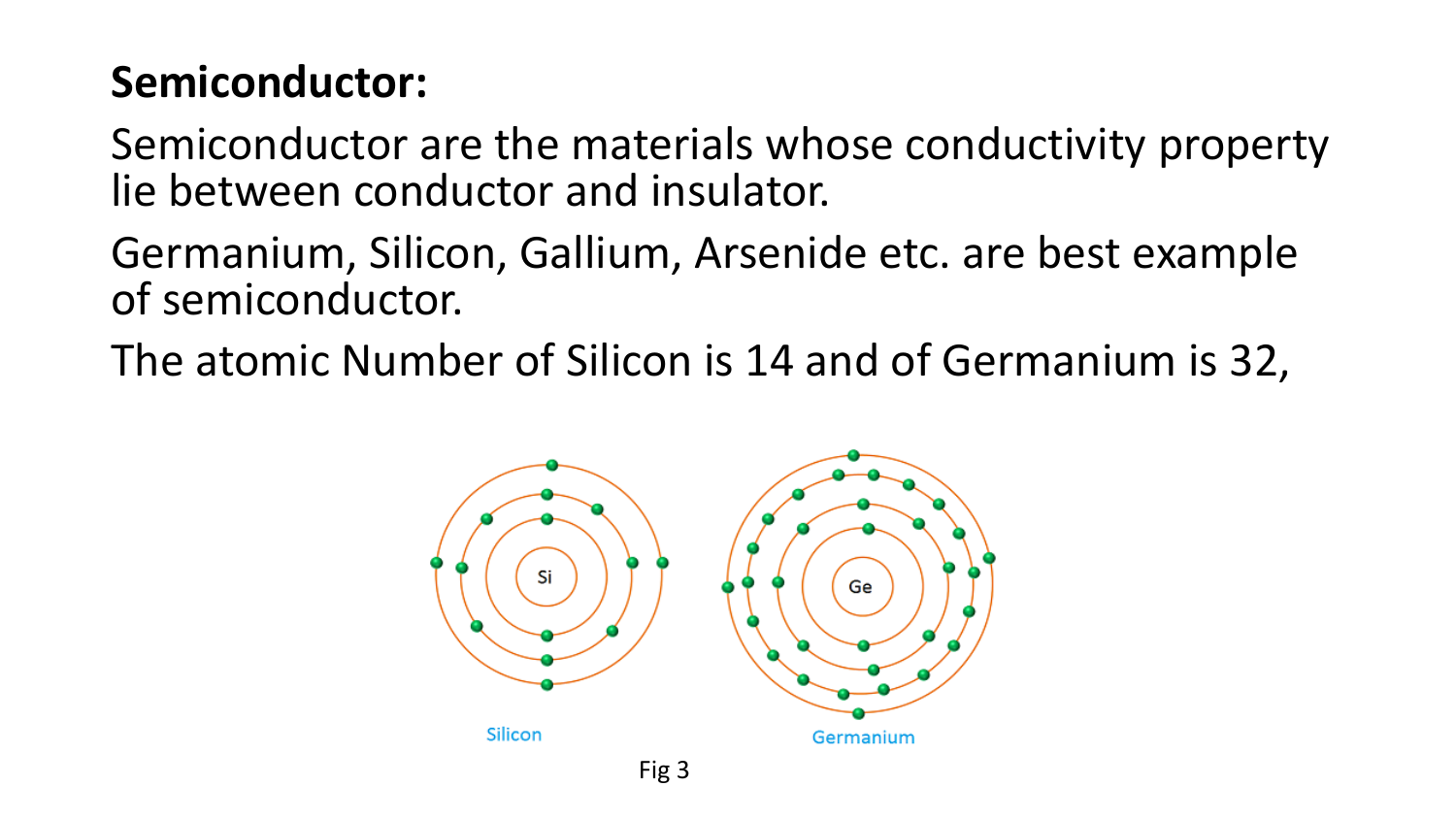Let us take the case of Germanium.

In case of Germanium (Ge) the atomic number is 32. There are four valance electron in the outer orbit.